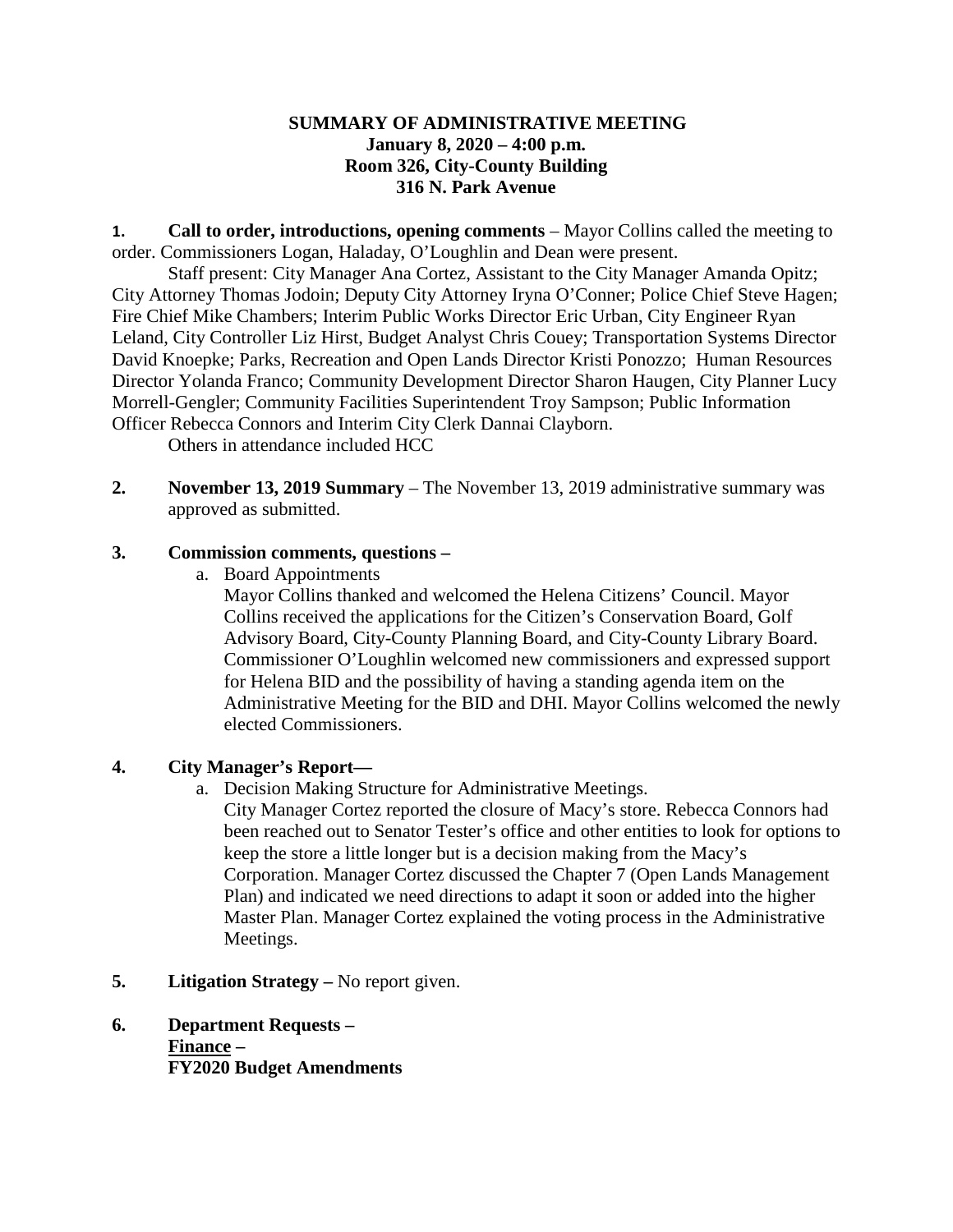Budget Analyst Chris Couey reported on staff recommendations for Budget Adjustments.

Manager Cortez stated this report was an effort to fully inform the Commission on any adjustments to the Budget from each department.

Commissioner Dean suggested the Budget Amendment Document presented to the Commission be placed on the website for public consumption.

Commissioner O'Loughlin asked for additional information on the 911 Grant money received by the Helena Police Department. Police Chief Hagen stated the Grant money had been approved at a Commission meeting previously and would be used for a reimbursement.

Commissioner Haladay asked for additional information regarding the additional funds for audio and visual equipment for the Municipal Court. Judge Peterson stated the need for additional funds were required to allow for communication issues between the jail feeds and the new location of the municipal court.

Additional discussion was had about utilizing consultants to see find how the service provided by IT&S to the City could be improved.

## **Finance –**

## **Short Term Investments Pool (STIP) Program, Montana of Board of Investments, designated representative**

City Controller Liz Hirst reported the current designated representative, Glenn Jorgenson, has retired requiring an updated resolution to be adopted. Ms. Hirst asked the Commission to Place the resolution on the January 13 agenda for action to designate Liz Hirst as the authorized representative and Barbara Walsh, and Colin Osmanson as authorized delegates.

## **City Attorney** –

# **Resolution authorizing municipal elected officials to participate in the employee benefits program.**

City Attorney Jodoin reported The City of Helena participates in the Employee Benefits Program ("Program") offered by Montana Municipal Interlocal Authority ("MMIA"). That Program includes medical, dental, vision, and life insurance benefits to eligible City employees. Historically, those benefits have also been made available to elected municipal officials, specifically the Mayor, City Commissioners, and Municipal Court judge, on the same basis as provided to the city staff. Mr. Jodoin stated for record keeping purposes MMIA needs a resolution passed by the city commission authorizing the participation of elected officials in the Program.

## **Finance –**

# **One-time additional pay of \$350 (before taxes) to most City Employees on June 30, 2020. Exceptions to this one-time additional pay include HPPA members, Directors and City Manager.**

During the FY 20 and FY 21 Biennial budget process, the City Commission recognized the need to provide salary increases due to inflation. The salary adjustments were paused waiting for resolution of negotiations with the Helena Police Protective Association (HPPA). As these negotiations have moved slowly, the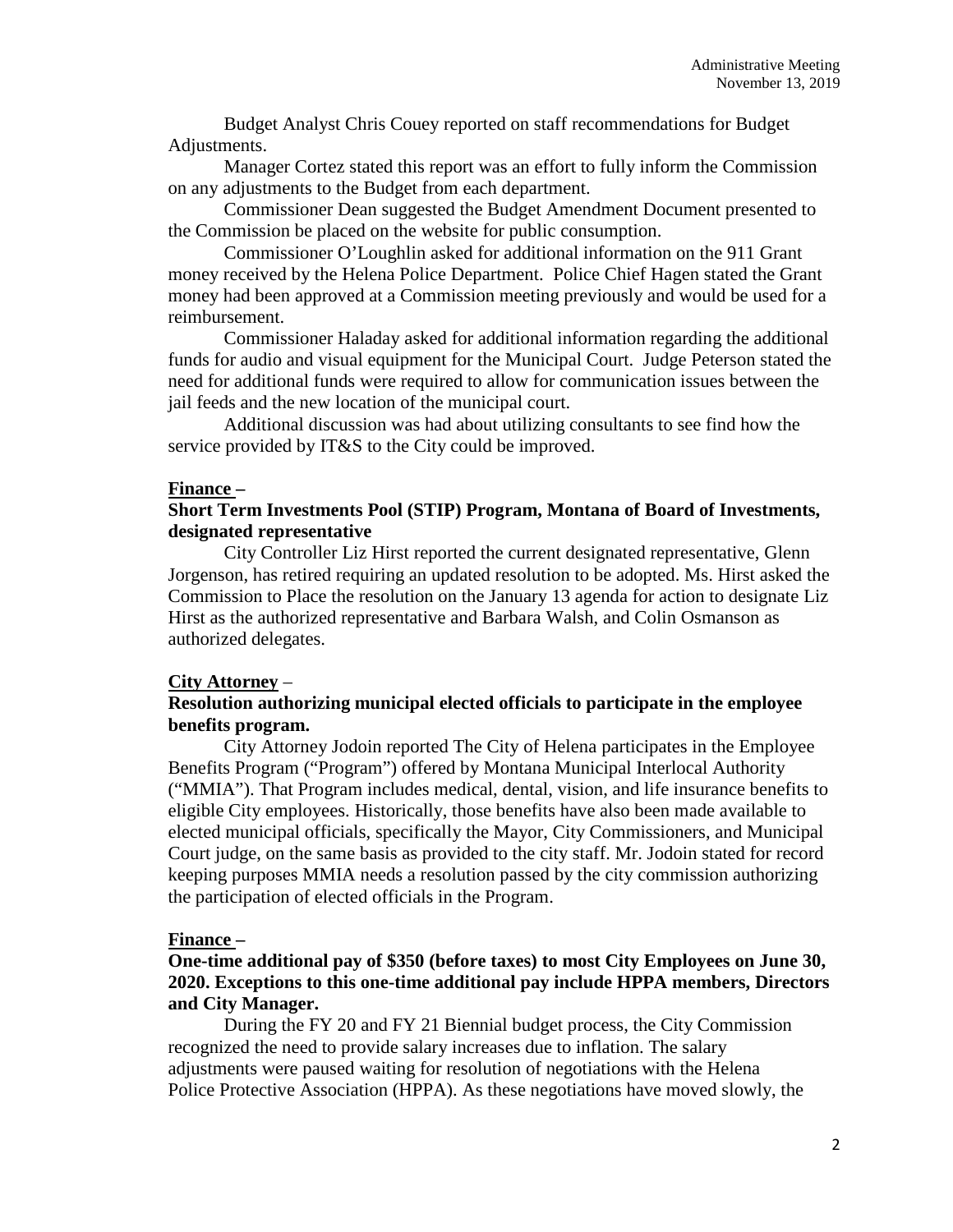City wants to provide a salary adjustment for 1/1/2020 through 6/30/2020 or the second half of FY20 for most City employees.

Staff proposes a one-time additional pay of \$350 per employee (except for HPPA members, Directors and City Manager) to be provided in the last pay period of the current fiscal year and only to employees that are on the payroll on 1/1/20 and on 6/30/20. The impact to the City is \$115,000. This amount represents:

- 1- Forty cents per hour per employee except for those represented by the HPPA, Directors and City Manager.
- 2- Eleven pay periods (the number of periods between 1/1/20 and 6/30/20).

By providing a one-time additional pay, employees receive the benefit of an additional forty cents per hour for the last six months of the FY20.

By providing a one-time salary increase, the City does not negatively affect its pay philosophy, pay scales, differential between steps and grades.

By providing this increase in this manner, the City curtails the current trend of permanently increasing personnel costs.

By making this increase, the City provides a larger benefit to those in the lower end of the pay scale.

By allowing unions to benefit from this increase, excluding HPPA, the City acts in good faith providing a benefit that was not negotiated nor is it mentioned in the agreements with the following unions: Support Services Division, 9-1-1 Emergency Telecommunications, Fire Local 448.

A one-time additional pay allows the Finance and the HR Department to amend the pay philosophy and pay matrix at a later time. Currently, the compensation structure has a number of questionable policies which MMIA has indicated need attention. Staff requests Commission direction to place item on January 13th Regular Commission Meeting Agenda.

Commissioner O'Loughlin thanked staff for the summary provided on this item and asked staff if it would be possible to provide the proposed one-time payment could possibly be broken into two payments, one in March and one in June. Manager Cortez stated she would be able to work with staff in order to make this adjustment.

Commissioner Dean asked if the salary adjustments discussed more broadly to staff were based upon all union negotiations or specific unions.

Commissioner Logan asked how the overall negotiations with the unions were going, and if there was a sense of a final agreement. Manager Cortez stated the negotiations were slow.

## **Community Development –**

**Consider accepting the dedication of the seventy-foot (70) wide Sanders Street rightof-way (ROW) and the fifty-foot (50) wide Vandelay Place ROW generally located south of Prospect Avenue, north of 11th Avenue, and east of Roberts Street, in the City of Helena, Montana.**

Community Development Director Haugen reported the City has received a request from Capital Hill Investment, LLC to reestablish Sanders Street and a portion of Twelfth Avenue (Vandelay Place). The subject section of Twelfth Avenue was vacated in 1958 and Sanders Street was vacated in 1979 to accommodate the construction of the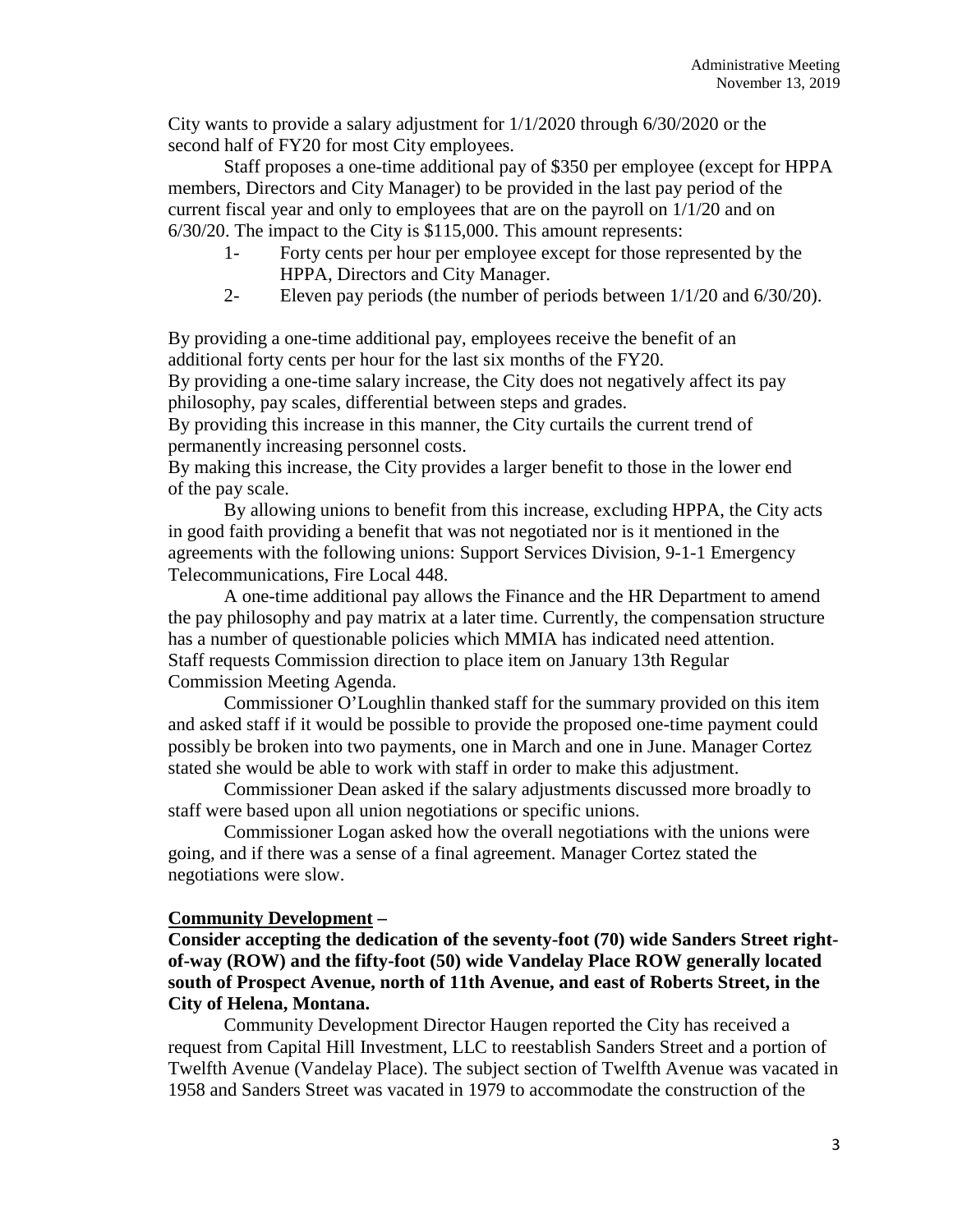Capital Hill Mall. The mall has recently been demolished and the property is being redeveloped. As a component of that redevelopment project, an amended plat has been submitted showing reestablishment of the north/south Sanders Street connection between Prospect Avenue and 11th Avenue and east/west Vandelay Place. The subject property is in a B-2 (General Commercial) District.

The applicant's objective is for the City to accept the dedication of the seventyfoot (70') wide Sanders Street ROW located south of Prospect Avenue and north of 11th Avenue and the fifty-foot (50') wide Vandelay Place ROW located east of Roberts Street between Prospect Avenue and 11th Avenue. The proposed Sanders Street ROW width is consistent with existing Sanders Street located north and south of the proposed dedication. The proposed Vandelay Place ROW is fifty-foot (50') wide. The City Engineering and Design Standards indicates all streets should accommodate the complete streets policy including sidewalks, boulevards and on-street parking. A sixty-foot (60') wide ROW is generally required to meet those components although the design standards also allow deviations. The standards state eliminating on-street parking may be allowed with a showing that adjoining uses would provide sufficient off-street parking. The adjacent property is currently undeveloped; when adjacent properties are developed all required parking would have to be provided off-street if the proposed fifty-foot (50') wide Vandelay Place ROW is accepted. The Transportation Department has expressed concerns with the narrower right-of-way due to snow removal. The subject survey is exempt from subdivision review per Montana Code Annotated for creating rights-of-way, boundary line relocation, and aggregation. The only part of the plat the City Commission is reviewing is the acceptance of the ROW dedication.

Staff requested Commission direction to place item on January 13th Regular Commission Meeting Agenda.

Commissioner Dean asked if the two-foot gap referenced in the report was a point of concern for the City. Staff stated this would not be a concern due to its orientation on private property.

Commissioner O'Loughlin asked for additional information on the status of the parking discussions for the area.

## **Community Development –**

#### **Consider adoption of 2018 Building Codes**

Community Development Director Haugen reported currently, the building construction related codes and related State mandated amendments are in several chapters within Title 3 of the Helena City Code. Each chapter is representative of separate ordinances related to the adoption of building construction related codes. Currently, the Building Division for the City of Helena is enforcing the 2012 editions of the IBC, IRC, IEBC, IMC, IFGC, UPC and the 2014 NEC. Effective December 7, 2019 the State of Montana Building Codes Program adopted new Administrative Rules of Montana (ARM) implementing the use of the above codes and mandating their adoption. ARM 24.301.202 requires the code adoption by certified local jurisdictions be the same as those adopted by the State with 90 days to adopt this version of the codes from December 4, 2019. The codes as adopted by the State may not be altered and must be adopted by certified jurisdictions in the same editions with the same amendments as adopted by the State.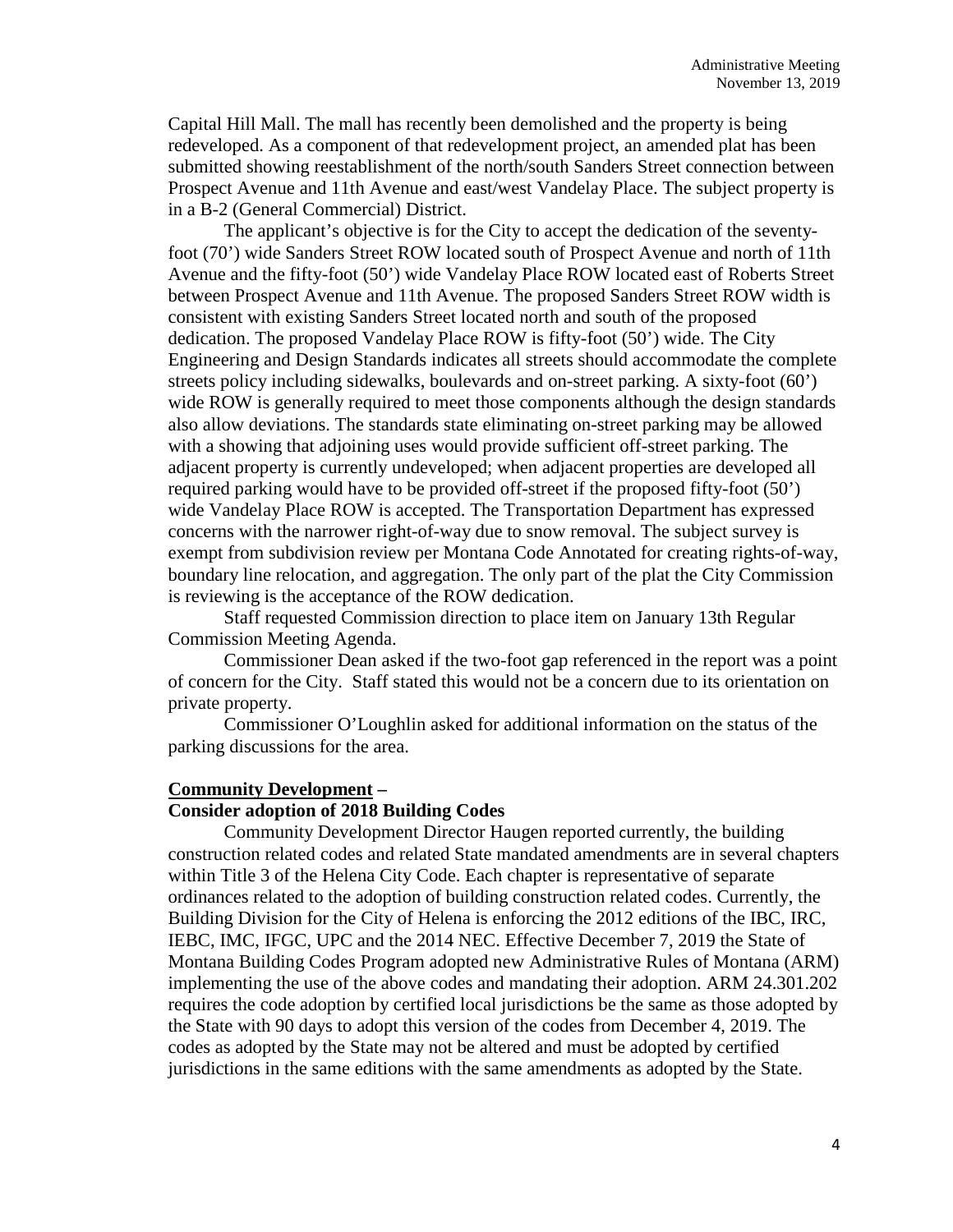Once the City has adopted the above codes, notification must be sent to the state informing them of the adoption as well as copies of the ordinances.

MCA 7-5-108 requires when an ordinance is proposed for adoption that it incorporates by reference the provisions of any code or amendments and that codes and amendments shall be available for public inspection and examination a minimum of 30 days prior to final adoption in the City Clerk's office. The State deleted Section 116 – Unsafe Structures and Equipment in its entirety when they adopted the current edition of the IBC. This decision was based on an Attorney General's opinion and provision in Title 50, Chapter 60 MCA, that states the building and construction standards do not apply to existing building and equipment that become unsafe. The International Fire Code (IFC) has a comparable section, Section 111 – Unsafe Building, that does provide for the regulations of buildings or structures that have become unsafe. The enforcement of this section will begin with the Fire Department.

The purpose of the proposal is to present the above series of codes, as amended through the State of Montana, to the City Commission for first passage and set a hearing for February 24, 2020. City staff is recommending the proposed consolidation of all the building construction related codes into a single chapter and adopting by reference the amendments to the above stated codes required by the state.

The State of Montana has chosen not to adopt the 2018 International Energy Conservation Code (IECC) at this time to provide further discussion through public listening sessions throughout the state. We will bring the adoption of the 2018 IECC to the Commission at a later date.

The 2018 International Fire Code (IFC) is not being adopted at this time. The State's adoption of the IFC is through the State Fire Marshal's Office. That process has not been completed and will be put forward to the Commission by the Fire Department at a later date. The 2018 International Wildland-Urban Interface Code (IWUIC) is not being considered for adoption at this time. The City of Helena is engaging stakeholders and will bring forth a recommendation regarding the adoption of the WUI at a future date.

The 2018 International Swimming Pool and Spa Code (ISPSC) is not being considered for adoption by the City as it is currently being enforced by the Lewis and Clark County Public Health Department and DPHHS, along with several other pool codes. Having multiple agencies enforcing the same code may lead to multiple interpretations of provisions and confusion for the applicant.

Staff requests Commission direction to place item on January 13th Regular Commission Meeting Agenda.

Commissioner Logan asked staff what the timeline would be for adoption of the WUI code might be. Staff stated there had been multiple meetings regarding the code and staff would continue these discussions to formulate the best options on how to adopt the WUI codes for the City specifically.

Commissioner Dean stated she would like to solidify the metrics for how the City defines "affordable housing." Commissioner Dean asked for clarification on the staff recommendations for the revocation of business licenses versus fines for violations to the codes.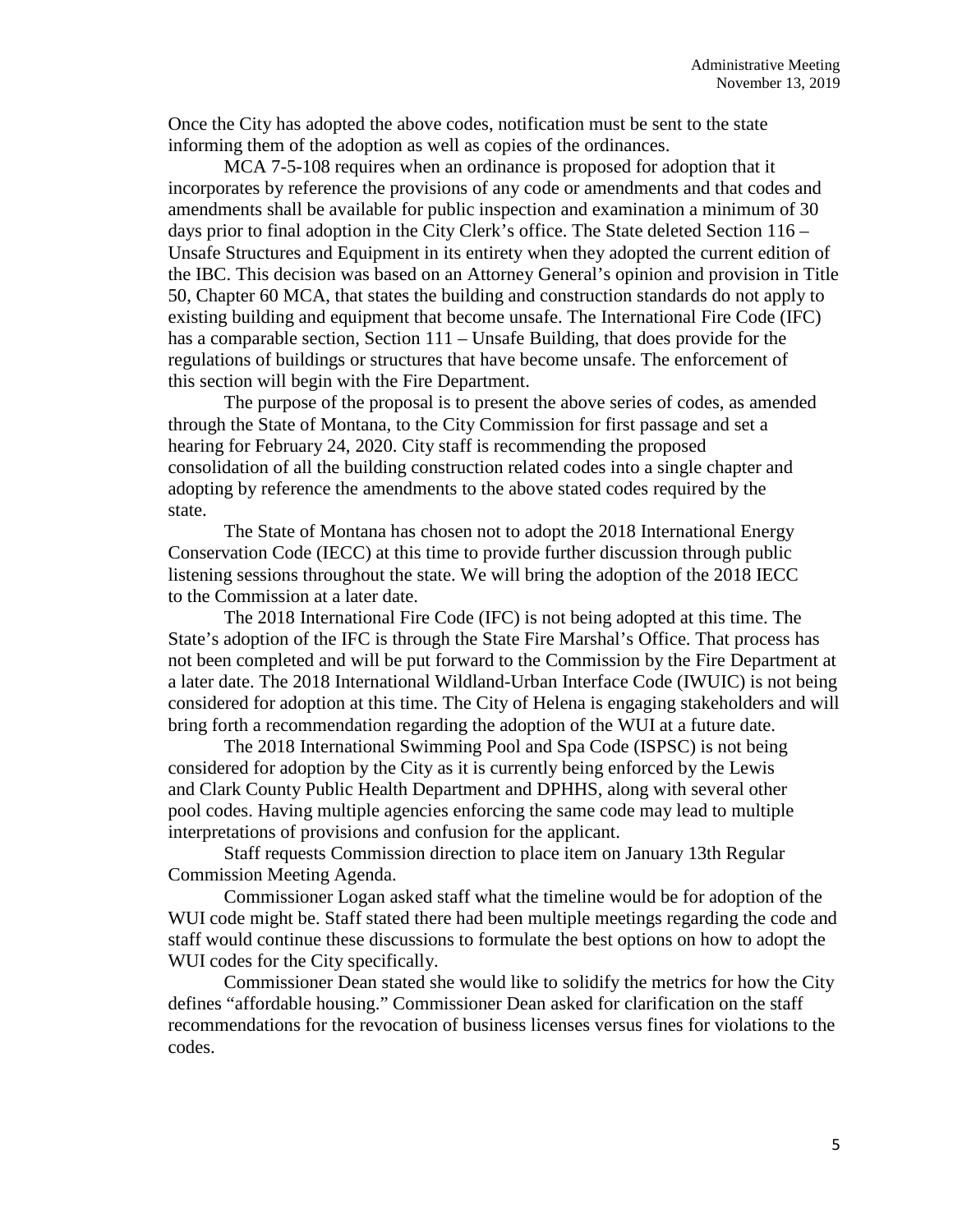# **7. Department Presentations**

# **Parks, Recreation, Open Lands & Civic Center – Final Draft Helena Open Lands Management Plan - Recreation Chapter Update**

Parks, Recreation & Open Lands Director Ponozzo reported starting in Spring 2019, the City of Helena engaged CDR Associates to lead the Helena Open Lands Recreation Plan update. The CDR team interviewed 50 individuals from 23 organizations or affiliations and reached out to nearly 80 individuals from 38 organizations or affiliations. From these interviews key themes emerged.

In Fall 2019, CDR engaged Halliday & Associates to design and facilitate three community workshops to gather input on key themes. More than 100 people participated in the workshops. In addition, an online survey generated more than 150 responses. The community input helped guide the City of Helena's Open Lands Recreation Plan update.

The purpose of the Helena Open Land Recreation Plan is to be an accessible, usable policy guide for current and future decision making. As a tool, it is intended to guide at a policy level not prescribe operational tasks. The City of Helena envisions this plan to serve as a policy guide for current and future decisions. The City recognizes that uses and demands will continue to change over time. This policy plan sets out broad guidance and a collaborative process to equip the community's stewardship of Helena Open Lands.

Staff requests the Commission provide direction on adoption of the new Open Lands Management Plan Recreation Chapter and or its preference for a full adoption of the entire Helena Open Lands Management Plan at a future date.

Commissioner O'Loughlin asked if staff thought additional discussion would be necessary for the public involvement and public process, in order to plan as the use of Open Land use in the future. The Commissioner asked if this current plan was forward thinking enough to anticipate how the process might need to adapt to future land use discussions. Director Ponozzo stated the discussions did take into account how land use might need to adapt, and the plan was flexible enough to remain applicable.

Claudia Clifford, Helena Hikes, thanked the staff for their efforts on the revisions. Commissioner Haladay suggested the Plan be put through additional discussions at the Administrative level to ensure all necessary revisions were adopted at one time.

# **Finance** - **CAFR Discussion**

City Manager Cortez reported The City of Helena's Comprehensive Annual Financial Report (CAFR) for the year ended June 30, 2019, is due January 31, 2020. This presentation will review any items from the January 6 audit exit conference held with auditors, staff, and the audit committee; present the draft CAFR for Commission review.

This presentation will review this important document that reflects the financial conditions of the City of Helena for FY 2019. This presentation will be the first opportunity to highlight important elements of the CAFR and review audit reports. Final adoption will be January 27.

Commissioner O'Loughlin stated she had an opportunity to meet with the Auditors and thanked staff for their hard work on this very extensive document. Commissioner O'Loughlin pointed out the Auditors gave the City a clean audit.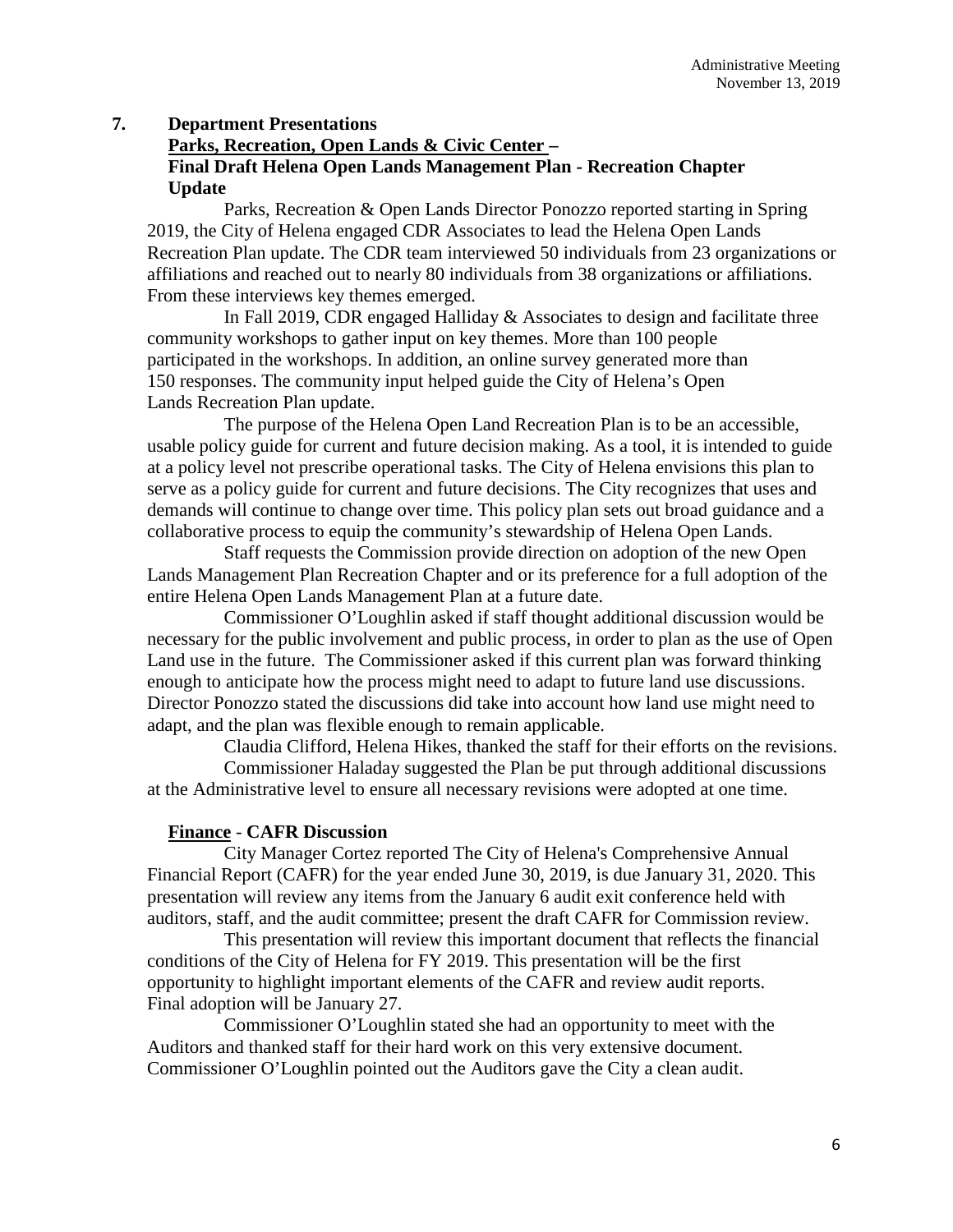# **Finance** - **Introduction to the Comprehensive Capital Improvement Plan, General Fund Only**

Budget Analyst Chris Couey reported Capital Assets and Projects are budgeted according to a replacement schedule and master plan, respectively. Assets are managed by the Finance Director via Department Director requests and projects are managed by the City Engineer via direction from the Commission based on priority. Mr. Couey stated adoption of a comprehensive document that will identify and track current and future CCIP items. By approving each section of the document, Commission will be by extension approving any financial adjustments or transactions necessary to adhere to the plan.

## **Community Development –**

## **Deed restrictions associated with the transfer of 630 North Last Chance Gulch**

Community Development Director Haugen reported the City of Helena released a request for proposal for the purchase and development of city owned property located at 630 Last Chance Gulch. After viewing several proposals, the review committee recommended that the property be sold to Seely Building LLC. The Commission approved the buy-sell agreement with Seeley Building LLC on December 16, 2019.

One requirement in the RFP was that twenty-five (25%) of the residential units would be affordable for households not exceeding 120% of the area median income (AMI). In Helena, the AMI for a family of four is \$76,605; the maximum family income would be \$91,926. The buyers of the workforce housing units must be eligible and not surpass the income limits. The proposal by Seeley Building, LLC set aside two of their eight residential condominiums to serve that purpose. Staff has prepared elements to be included in the deed from the City to the Buyer to ensure compliance with eligibility criteria and workforce housing goals. The deed restriction elements include:

> 1. The City must approve sale of the unit to eligible household and the transfer of workforce units for a period of 10 years from the date that the final occupancy permit is issued for the development. The same restriction would be put in the deeds transferring the units and in the condominium declaration documents. The city's rights with respect to the deed restriction will likely be protected in the closing process because the title insurance and financing will not issue unless the prospective buyer produces a letter of approval from the city.

> 2 . Eligible buyers of the workforce housing units cannot rent or lease the units for the 10-year period of affordability. This restriction includes short term or vacation rentals such as Airbnb.

> 3 . The price point of the two workforce housing units will be capped at \$285,000. That maximum price point is based on the median family income in Helena being \$76,605. It is generally accepted that housing costs should be no more than 33% of the gross income to be considered affordable. For a family making \$91,926 (120% of median family income), 33% is equivalent to \$2,527 per month. The actual, approved price point will be determined during negotiations with the Buyer.